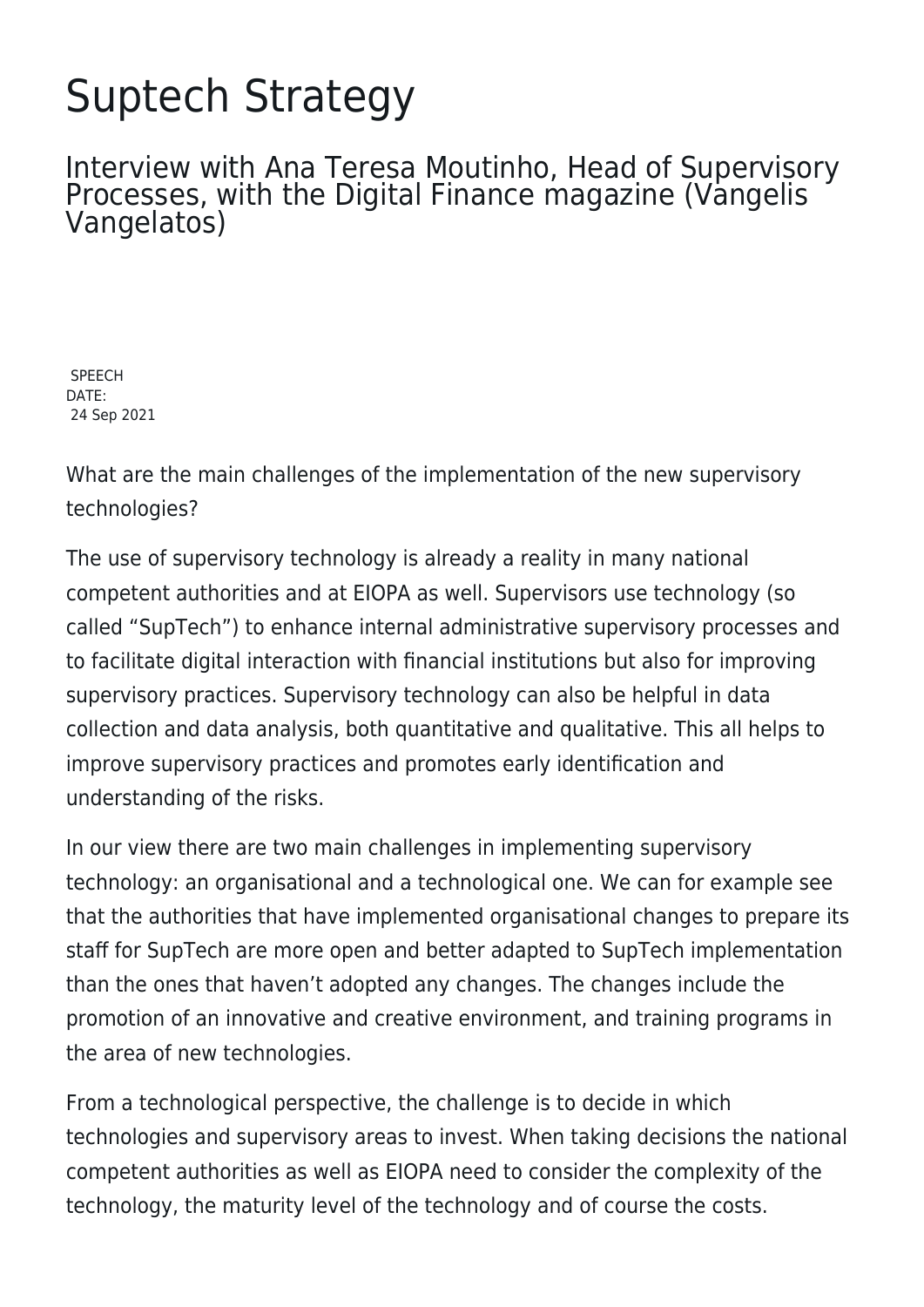Authorities also need to change the approach to development. Here, I refer to a design thinking, where supervisors focus on creating products, services, experiences or systems that work for those who use them. New technologies will be used by supervisors, and that is why identifying their needs and taking into account how the new solutions are going to be used is very important.

As part of this mindset the authorities need to promote experience and ideas sharing. However, it is also important to acknowledge from the beginning that not all ideas will be successful. A step-by-step approach that allows proper testing of all ideas at an early stage is important to promote innovation and keep costs under control.

Together with the national competent authorities we have agreed to enhance cooperation and are developing common work in areas such as use of data to help mitigating some of the risks and challenges.

EIOPA's SupTech strategy states the inclusion of the human dimension in its background analysis. To what extent and how do you expect it to help in the formation of the SupTech strategy in the future?

Supervision should never lose the human dimension. Supervision of insurance undertakings is a complex task and the use of supervisory judgement is key. Different perspectives, dependencies and diversification effects, along with qualitative aspects, need to be considered in any analysis. Therefore it would not be prudent to base conclusions solely on automated processes without the proper consideration of expert judgement. This should be accompanied by flexibility in the supervisory review process to reflect the fact that the environment is constantly evolving.

EIOPA sees SupTech as a crucial tool at the service of supervisors. Supervisors needs, together with available technologies, will set the tone of SupTech strategies in the future.

But it is also important to work on the mindset of supervisors. Markets are becoming more and more digital and innovation is part of this process. SupTech is not only about adapting and changing supervisory processes to increase its efficiency but as well about supervising insurance undertakings with digital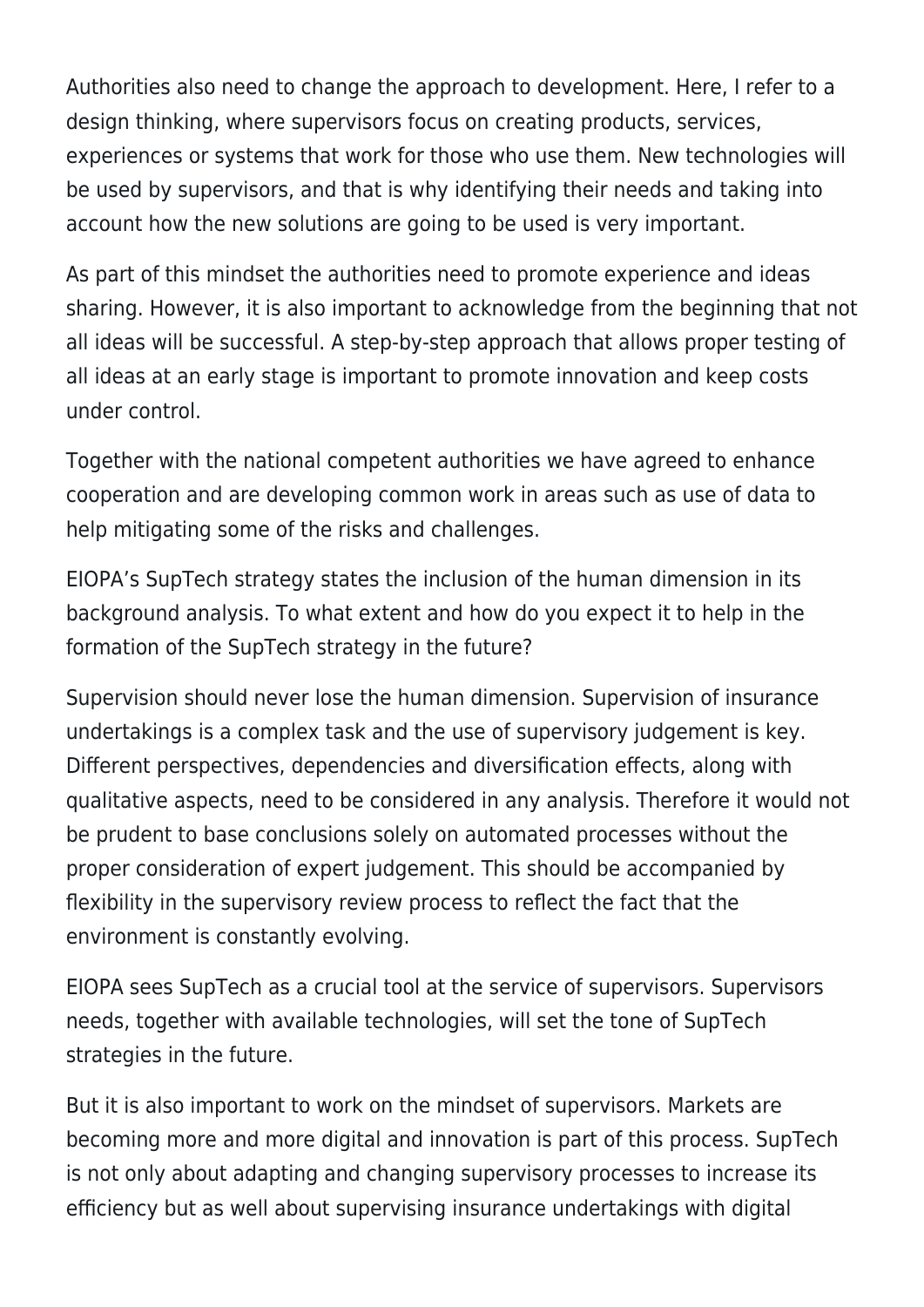business models.

The profiles of the supervisors needs to be broader and trainings in various areas must become a reality. The range of expertise needs to increase and include Information Communication Technology, data and digital areas experts working together with actuaries, economists and layers.

How will the SupTech implementation change the way of business and the insurance ecosystem in the future? How would you describe the days after the full SupTech implementation?

The intention of SupTech implementation should not be to change insurance business. Supervision needs to adapt to changes in business. The main objective of supervision is the protection of policyholders and beneficiaries. A similar level of protection should be provided to policyholders and beneficiaries across different Member States regardless of the location of the insurance or reinsurance undertakings' head office, regardless of the business model of the undertakings or the distribution models. Supervisors should promote the safety and soundness of insurance undertakings, focusing on the risks that they face or could face in the future.

New technologies are paving the way for new business models and supervisors need to continue to perform their tasks to ensure the objectives are fulfilled. In doing so, they can also use new technologies. These should lead to delivering innovative and efficient supervisory solutions that will support a more effective, flexible and responsive supervisory system.

However, in reality we can also see examples of technology developments that can support insurance business in such a way that will impact how supervision will be done in the future, if used extensively. For example, Blockchain enables immutable record-keeping and transaction processing through "Peer-to-Peer" exchange of digital data which is constantly updated and synchronised. The inherent trust and transparency could facilitate the establishment of collaborative efforts between insurance undertakings and the relevant supervisors. Supervisors may be granted access to data in the database in real time, accessing in this way an updated and unified view of core information relevant to the insurance market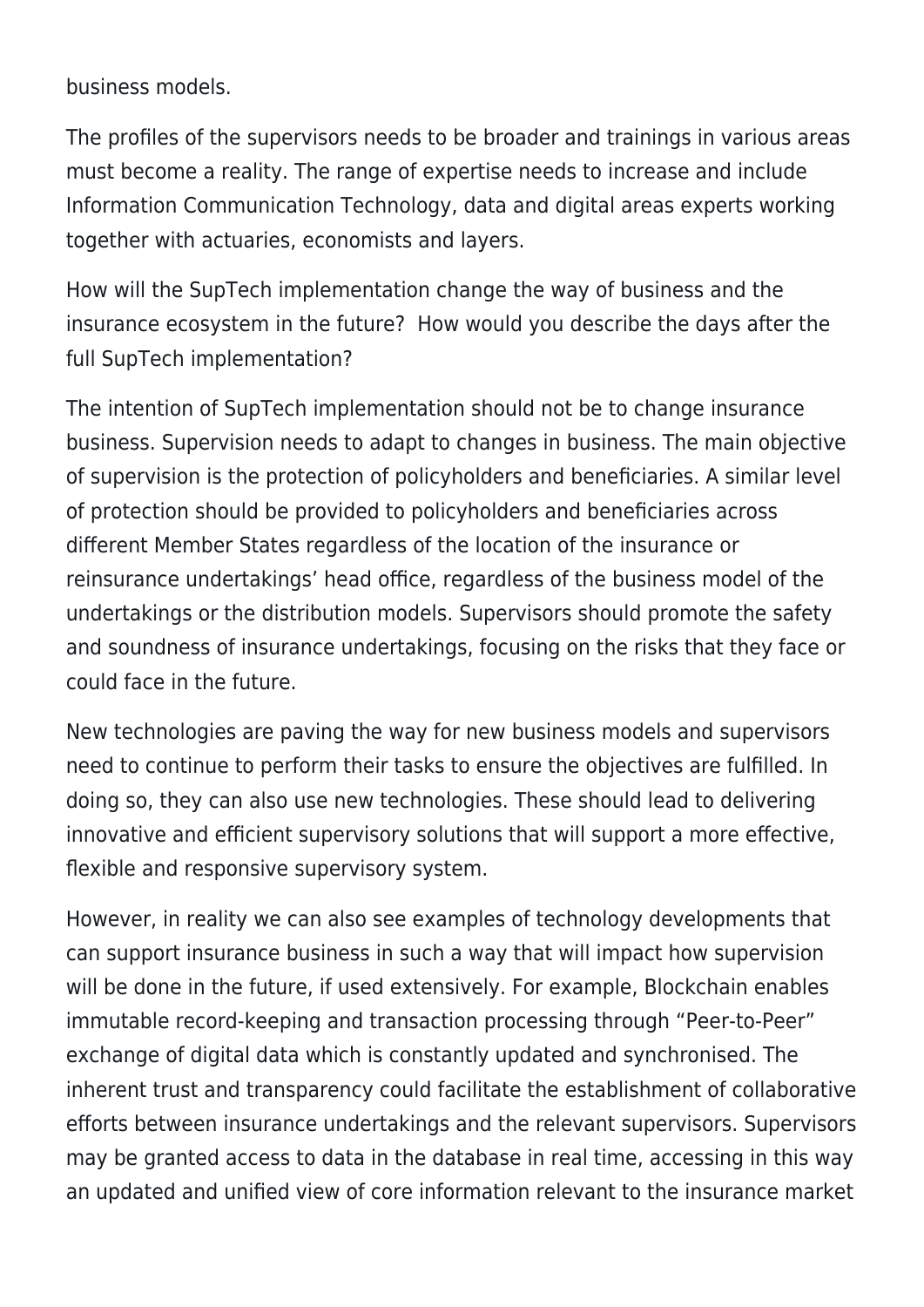supervision. In addition, blockchain could also enable more accurate and increased predictive analytics for the supervisors to undertake better risk-based supervision and more targeted audits and compliance checks. We have issued a discussion paper on blockchain and smart contracts in insurance and expect to develop further work in this area.

What impact will the SupTechs have in the operational costs of the underwriting companies? Will it cause viability issues for the smallest of them?

SupTech should lead to delivering innovative and efficient supervisory solutions that will support a more effective, flexible and responsive supervisory system. In developing SupTech solutions a costs benefit analysis for all stakeholder will need to be performed. This includes assessing the impact on EIOPA, national competent authorities and market players. Solutions causing viability issues for the smallest players should not be pursued without alternatives that duly take into account the principle of proportionality. The aim should also be to reduce compliance costs for the market.

This is also the reason why complexity and maturity of the new technology are factors to take into account together with the costs.

Which day-to-day tasks and problems will the SupTechs solve in the end user level?

EIOPA has a strategic priority to improve efficiency and effectiveness of the supervisory review processes by the continuous improvement of its business intelligence capability. We are for example enhancing the analytical framework, risk reports and the publication of statistics while taking advantage of new technological developments and the opportunities they present.

Some of the main uses of SupTech are for example automating and streamlining administrative and operational procedures (including interaction with the companies), digitising data, digitising working tools, improving data analytics and enhancing data visualisation.

Current discussion at European level include for example addressing problems of duplications and inconsistencies within the reporting frameworks of the financial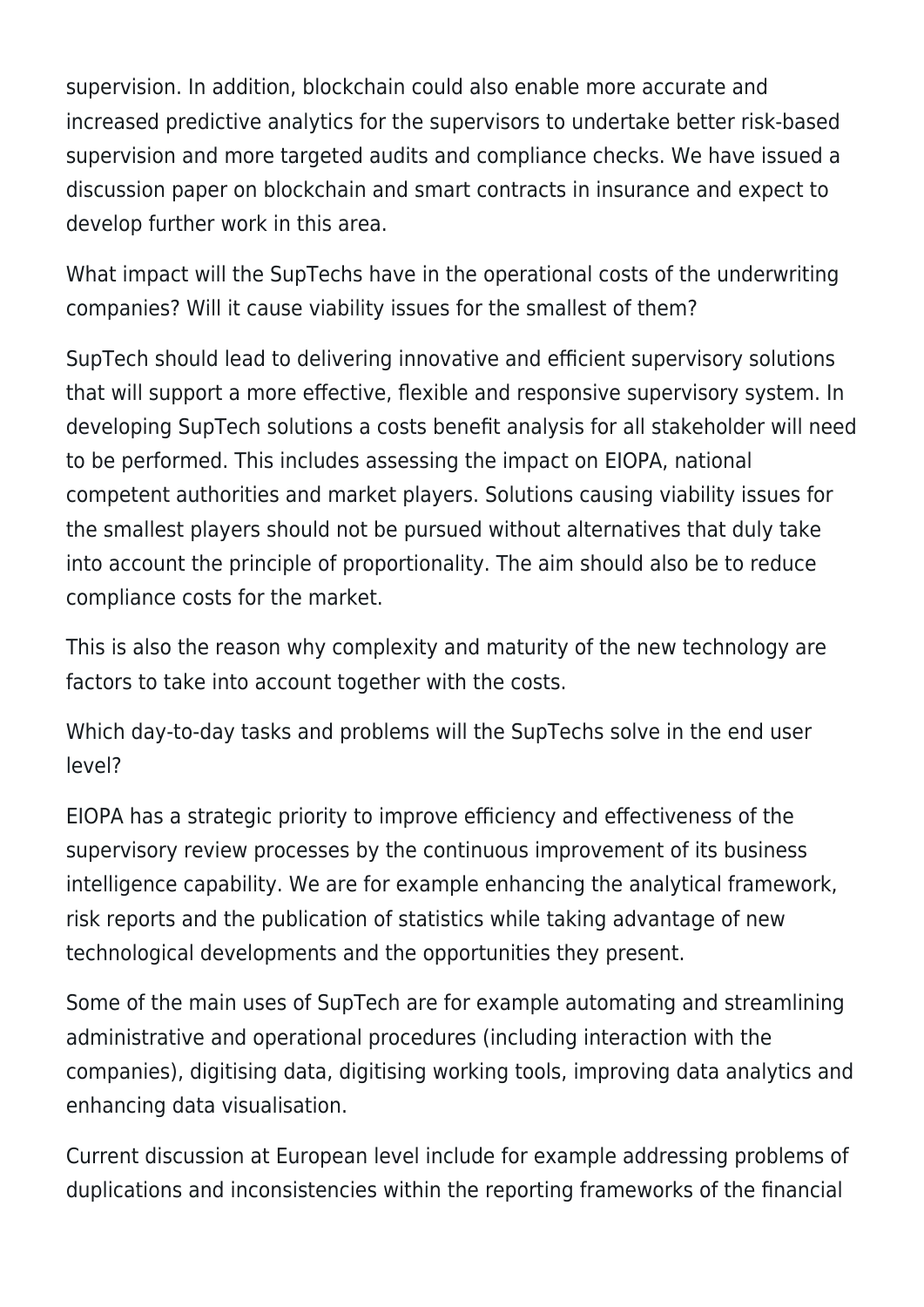system. In EIOPA we believe that there is a need to continuously improve data collection. In the area of prudential reporting important steps have been made with the use of a centrally managed XBRL taxonomy for both insurance and pensions, data analysis for internal use and the development of reports for national competent authorities using the EIOPA database. From a conduct of business perspective, supporting market monitoring with the possibility of following non-traditional means to collect information on retail products is an area that we are exploring.

Improving data analytics in prudential and conduct of business supervision, both for insurance and pension funds is also already a reality. The data available is used to the utmost extent possible for the purposes of risk assessment, detailed analysis of specific topics, identification of early warning indicators, predictive analysis, etc.

In EIOPA's SupTech strategy, inconsistencies between European and national registries are noted. Is that a problem and if so how do you plan on addressing it?

EIOPA has identified some inconsistencies between European and national registries. This is happening because national registers of insurance undertakings are not synchronised and are also independent from our own, the EIOPA register. Therefore, the consistency among them relies on manual interventions, which introduces timing and human error risk. Several events can trigger an update of the register as, for example, some cross-border notifications, new authorisations, merges, acquisitions, withdrawing authorisations or portfolio transfers. The processes in place to submit this information to EIOPA or to perform all relevant cross-border notifications in time is not ideal which affects data quality.

EIOPA is following a due analysis process to identify the best solution to improve this situation. At the same time we are facilitating the exchange of cross-border notifications between national competent authorities and EIOPA. More concretely, we are developing an IT tool that will allow for better adaptation to the different IT systems of each national competent authority.

The final decision regarding EIOPA register is still to be taken but we can advance that some of the solutions analysed were significantly complex and would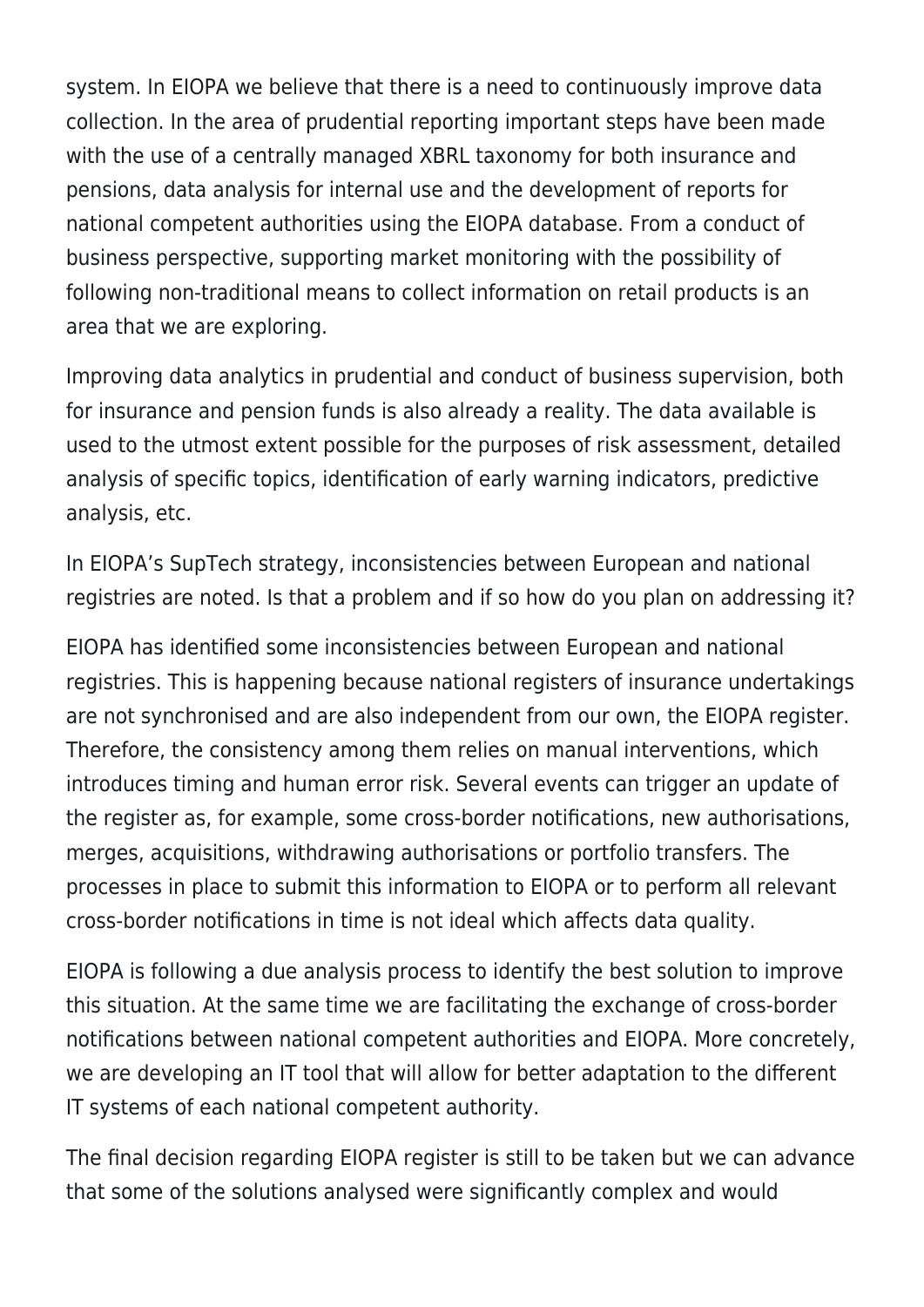probably not be reasonable in terms of cost/benefit for national supervisors, especially the smallest ones. Taking the final decision, EIOPA Board of Supervisors will consider the complexity, maturity and cost of the different options. We plan to improve the register during 2022.

How will be national competent authorities assisted with the implementation of SupTech strategy?

EIOPA will work from different angles. We will promote the exchange of knowledge and experience. For example, we will be organising forums where relevant projects being developed by the national competent authorities and that can be useful to solve specific supervisory issues will be identified and shared. We will also support the training of supervisors in different areas of new technologies.

EIOPA is making good use of IT technologies in areas such as data collection with the use of a centrally managed XBRL taxonomy for both insurance and pensions. The technology is also used for data analysis for internal use and the development of reports for national competent authorities using the EIOPA database. EIOPA has also developed a tool to support supervisors in the assessment of the adequacy of technical provisions for the motor liability line of business, using claims triangles and other information available. We are also in the implementation phase of the project "Business Intelligence 2.0" which will assess efficiencies and new data tools for different uses within EIOPA. This will include the considerations how to improve the value added that EIOPA delivers to national competent authorities in terms of data quality and data analysis.

In the long run are we on the course for an AI driven insurance sector?

The presence of data analytics in the sector is no surprise. Additionally, the COVID-19 pandemic has accelerated the adoption of artificial intelligence, including throughout the insurance value-chain. In 2019, EIOPA launched a thematic review on the use of Big Data Analytics specifically by insurance undertakings or intermediaries. We found that Big Data Analytics tools such as artificial intelligence or machine learning were already in use by 31% of the participating companies, and another 24% were at a proof of concept stage.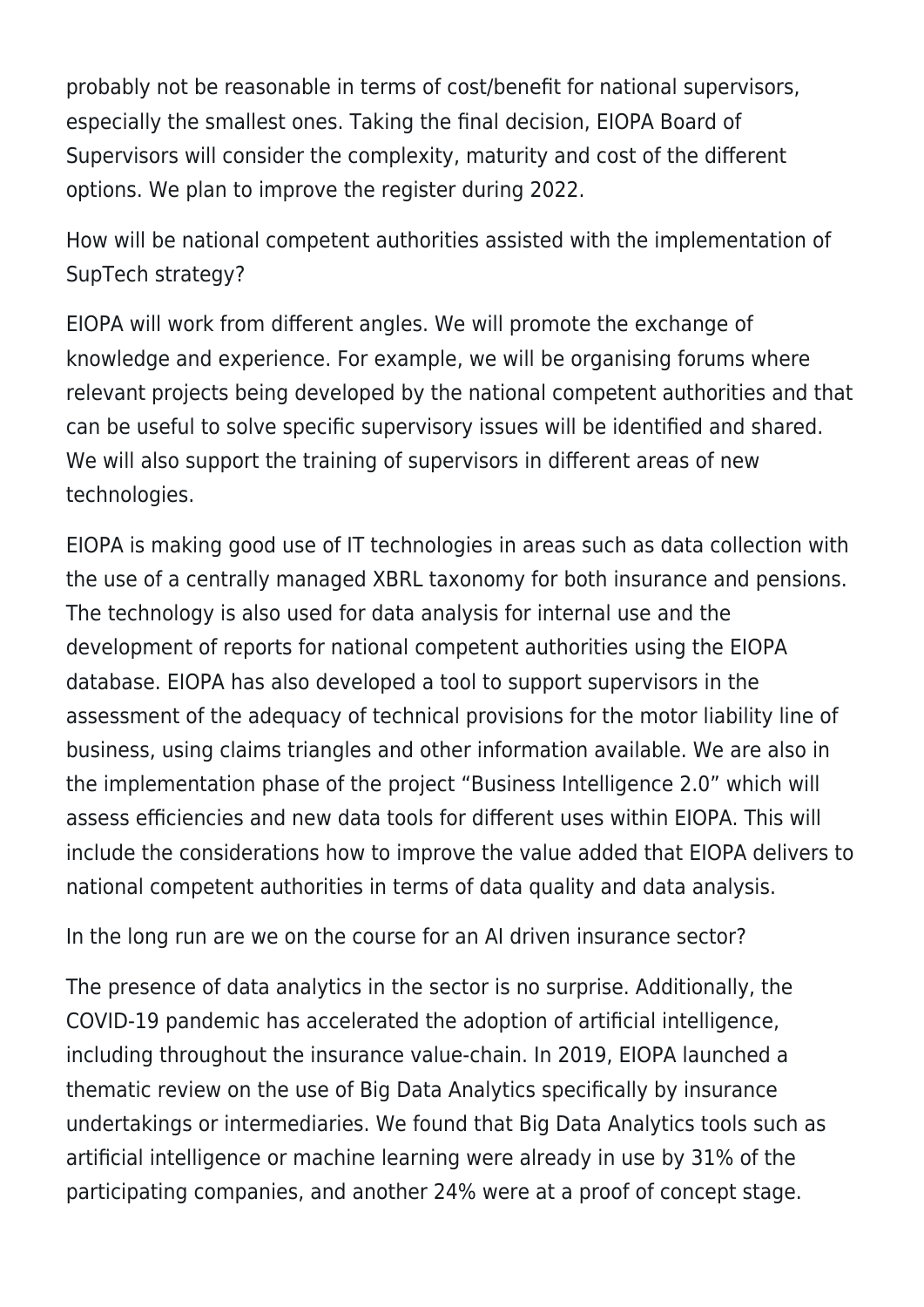Artificial intelligence systems are used by insurance undertakings in all stages of the insurance value chain. They are increasingly used within insurance to process new and old datasets to underwrite risks and price insurance products or to launch targeted marketing campaigns and cross-sale insurance products. Artificial intelligence systems are also increasingly used to process claims more timely and fight against fraud more efficiently.

The benefits arising from artificial intelligence in terms of prediction, accuracy, automation, design of new products and services or cost reduction are remarkable so an additional increase in the use of artificial intelligence might be expected.

However, there are also growing concerns about the impact that the increasing adoption of artificial intelligence could have on the financial inclusion of groups of protected classes or vulnerable consumers or on our society as a whole. Some of these risks are not new, but their significance is amplified in the context of Big Data Analytics. This is particularly the case for ethical issues, in relation to the fairness of data use, as well as regarding the explainability and transparency to the so-called "black-box artificial intelligence systems".

Therefore, addressing digital ethics for the insurance industry is a necessary task. The operation of the insurance market has important economic and welfare functions for the wider society and can have both positive and negative impact. In terms of social inclusion, life, health and non-life insurance lines all play an important role.

In order to support the preparation of the market for these developments, EIOPA convened a consultative Expert Group on Digital Ethics. This allowed a wide range of stakeholders to work together on identifying opportunities and risks associated with the growing use of artificial intelligence in insurance, including exploring possible limitations that might be needed. The Expert Group on Digital Ethics has developed six governance principles to promote an ethical and trustworthy artificial intelligence in the European insurance sector. The high-level principles which were published recently are accompanied by additional guidance for insurance undertakings on how to implement them in practice throughout the artificial intelligence system's lifecycle.